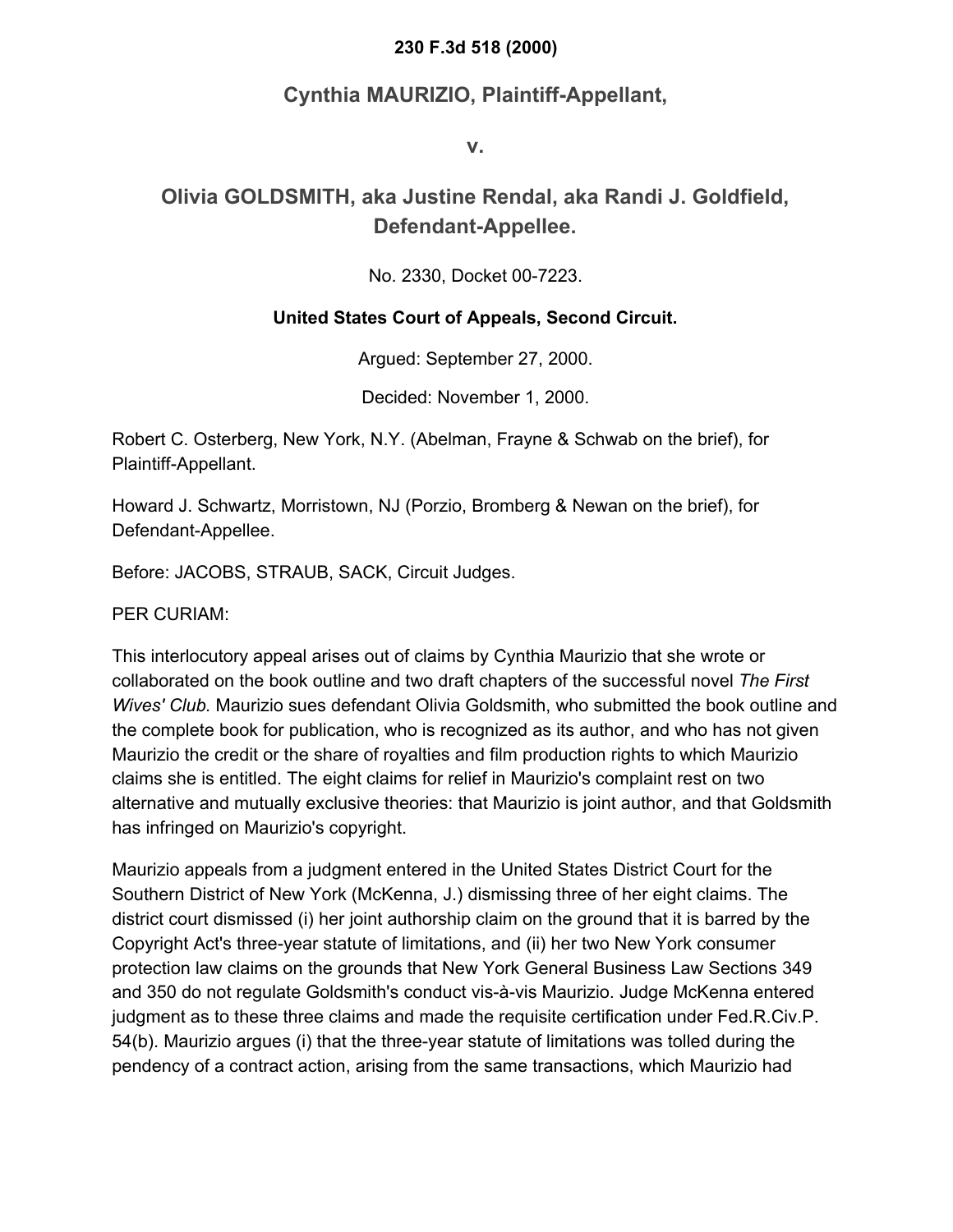brought against Goldsmith in state court, and (ii) the district court erred in its interpretation of New York's General Business Law. We affirm.

Maurizio's first litigation against Goldsmith was filed in New York State Supreme Court in 1991, alleging breach of contract, fraudulent inducement, conversion and unjust enrichment, and demanding an accounting of profits. On June 21, 1994, the state court dismissed Maurizio's complaint on the ground that it was preempted by the Federal Copyright Act, 17 U.S.C. § 101, et seq. On December 14, 1995, the Appellate Division, First Department, affirmed on the same ground.

In June 1996, Maurizio filed this second litigation, in federal district court, asserting eight claims for relief, of which the claims numbered two, six and seven are at issue on this appeal: (1) copyright infringement; (2) a declaration of joint authorship and an accounting; (3) violations of Section 43(a) of the Lanham Act, 15 U.S.C. § 1125(a); (4) wrongful misappropriation of novel and original literary ideas; (5) common law unfair competition; (6) violation of N.Y. Gen. Bus. Law § 349; (7) violation of N.Y. Gen. Bus. Law § 350; and (8) the imposition of a constructive trust.

The district court decided Goldsmith's motion for summary judgment as follows:

As to the first claim for relief, the court granted Goldsmith's motion for summary judgment insofar as the alleged acts of infringement occurred more than three years before the filing of the complaint, and denied the motion insofar as the claim alleged more recent acts of infringement;

As to the second claim of joint authorship, the court ruled that it accrued when Maurizio became aware on January 23, 1991 — more than five years prior to the filing of this action — that the movie rights to *First Wives Club* had been sold; that the claim was therefore barred by the Copyright Act's three-year statute of limitations; that there is no ground for equitable tolling; and that the claim was not preserved by the New York Savings Statute, N.Y. C.P.L.R. 205;

As to claims six and seven, the court held that N.Y. Gen. Bus. Law §§ 349 and 350 are consumer protection provisions that are not implicated by private transactions such as the one in this case, unless such private transactions are of a recurring nature.

As to claims three, four, five and eight, the court denied summary judgment, and these claims are thus preserved for trial or other disposition.

The district court entered a final judgment as to claims two, six and seven pursuant to Fed.R.Civ.P. 54(b), which authorizes certification of an interlocutory appeal where there is no just cause for delay. Because we find that the district court did not abuse its discretion in certifying these claims, we have jurisdiction to address the merits of Maurizio's appeal.

# **A.** *Joint Authorship Claim*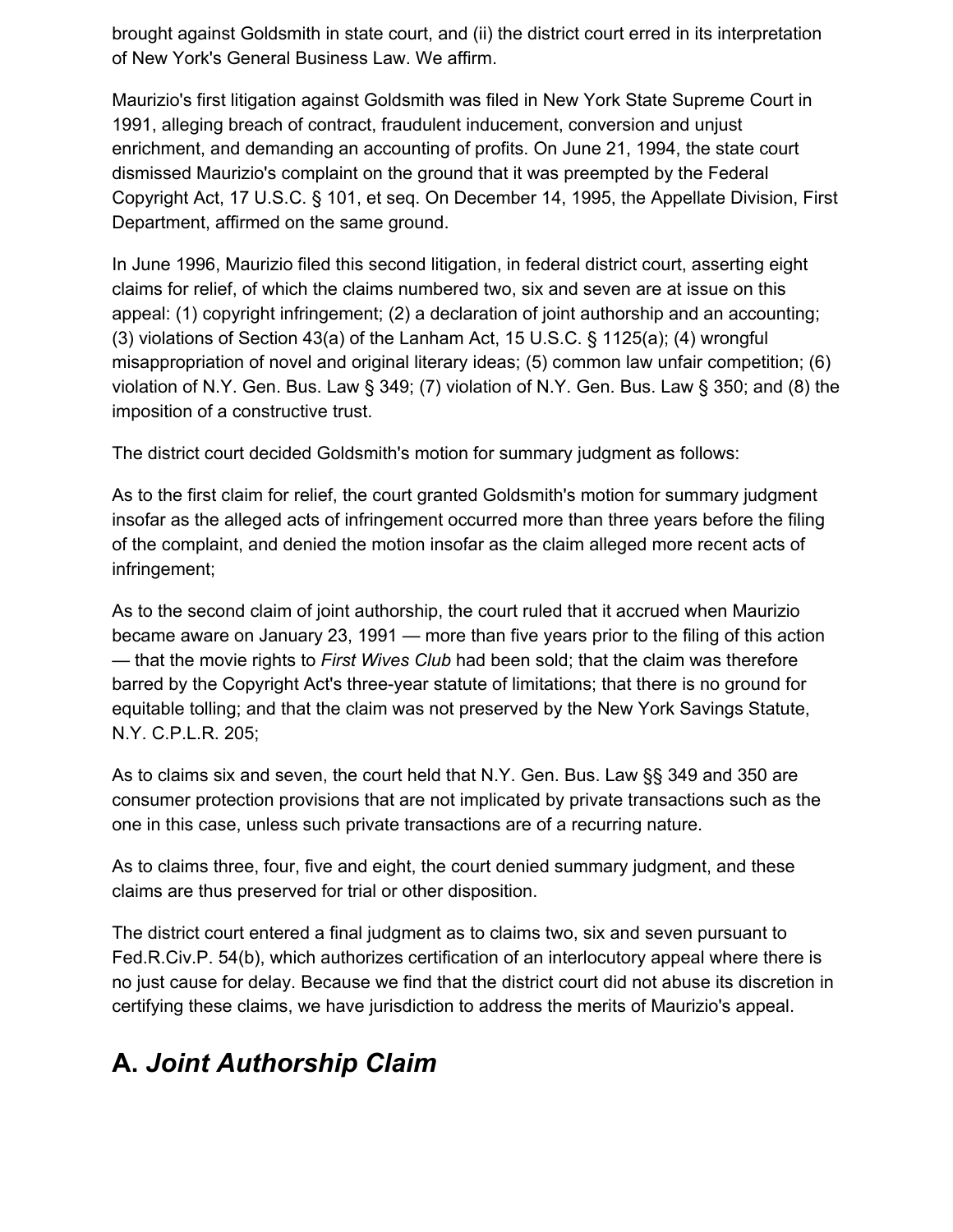The issue on appeal pertaining to Maurizio's claim of joint authorship is whether the Copyright Act's statute of limitations is tolled by the federal equitable tolling doctrine.[1] A district court's decision whether to equitably toll a statute of limitations should not be disturbed absent abuse of discretion. *See Kregos v. Associated Press,* 3 F.3d 656, 661 (2d Cir.1993). We conclude that the district court did not abuse its discretion and therefore claim two was properly dismissed.

Maurizio relies on the line of cases that apply the doctrine of equitable tolling to save claims that were filed timely but in the wrong forum. *See, e.g., Polanco v. U.S. Drug Enforcement Admin.,* 158 F.3d 647, 655 (2d Cir.1998); *Johnson v. Nyack Hosp.,* 86 F.3d 8, 12 (2d Cir.1996). Thus Maurizio contends that she erroneously filed her Copyright Act claims in state court, and that the statute of limitations should therefore be tolled for the period consumed by that litigation, an adjustment that if valid would save her claim of joint authorship.

Maurizio's argument misconceives the nature of the state proceedings in this case, however. Maurizio did not assert copyright claims in the state forum. She asserted a contract claim and other state causes of action in state court; and those claims were dismissed because they were preempted by Maurizio's independent federal claims under the Copyright Act. We therefore conclude that Maurizio cannot rely upon this Court's precedent applying the doctrine of equitable tolling in cases where the causes of action asserted in one court belonged in another.

The operative distinction here is between the assertion in state court of (i) federal claims that properly belong in federal court, and (ii) state claims that are defeated under circumstances in which federal claims of similar gravamen might have been viable in federal court. *Compare International Union of Elec., Radio and Mach. Workers v. Robbins & Myers, Inc.,* 429 U.S. 229, 238, 97 S.Ct. 441, 50 L.Ed.2d 427 (1976) (refusing to equitably toll where plaintiff "was not asserting the same statutory claim in a different forum, nor giving notice to respondent of that statutory claim, but was asserting an independent claim based on a contract right"), *with Burnett v. New York Cent. R. Co.,* 380 U.S. 424, 434-35, 85 S.Ct. 1050, 13 L.Ed.2d 941 (1965) (holding "when a plaintiff begins a timely FELA action in a state court having jurisdiction, and serves the defendant with process and plaintiff's case is dismissed for improper venue, the FELA limitation is tolled during the pendency of the state suit").

We need not consider whether any equitable principle would have been implicated if adversary counsel in the state litigation had appreciated the preemption issue prior to the running of the statute of limitations and for tactical reasons failed to raise it until after the statute had run. In this case, Goldsmith's lawyer argued from the outset that Maurizio's state law claims were preempted by the Copyright Act, and that the dispute belonged in federal court. There was therefore no attempt by adversary counsel to render Maurizio complacent in the wrong forum until the statute of limitations for her federal claims expired.

Maurizio also argues on appeal that the district court erred in ruling that the outline was jointly authored and, as such, could not provide a basis for the claim of infringement that is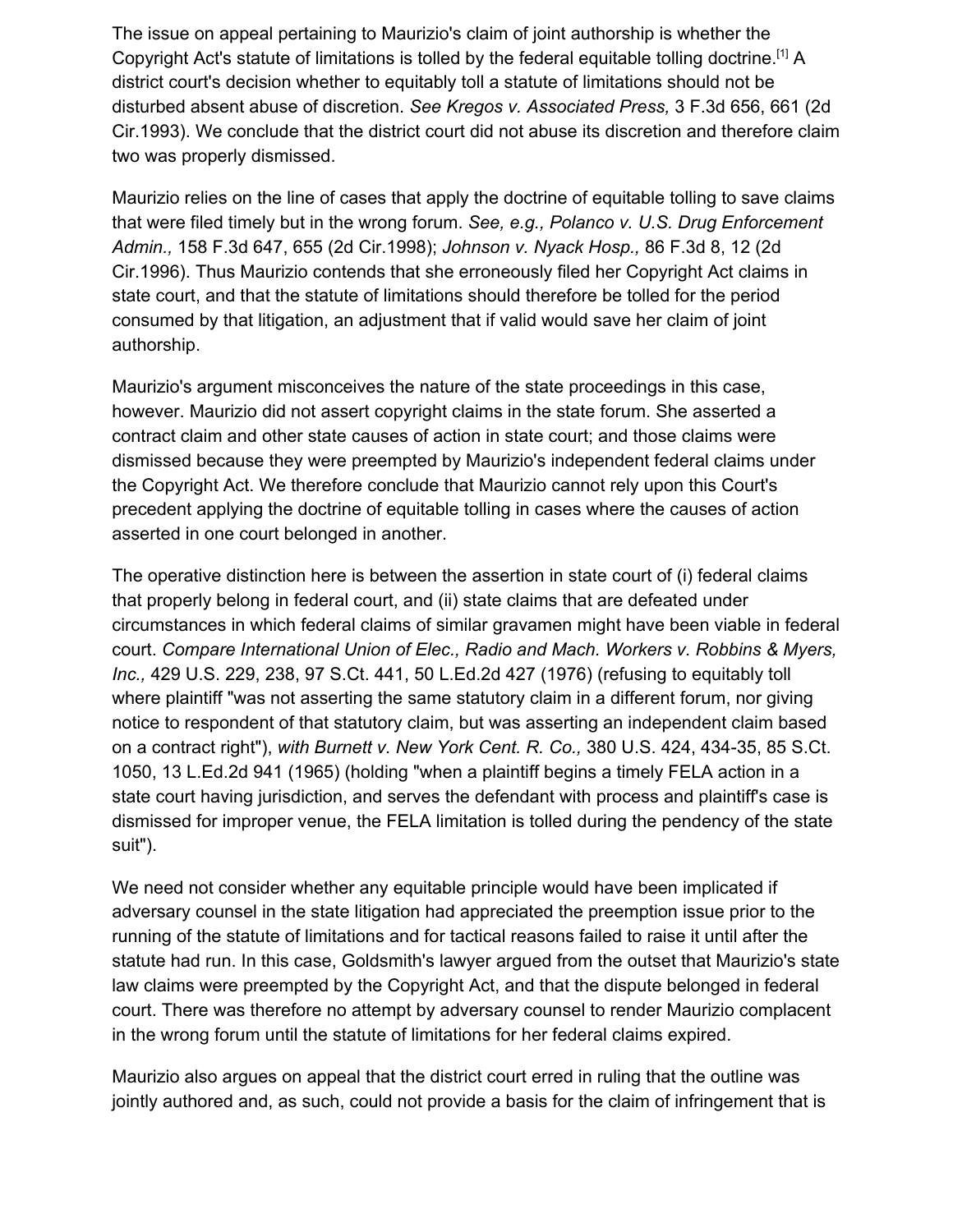expected to go to trial. Maurizio argues that if this Court determines (as we do) that the Copyright Act's statute of limitations bars her joint authorship claim, she should be able to pursue infringement claims at trial based on the outline as well as the draft chapters. However, the Rule 54(b) certification of claim two does not encompass the propriety of the district judge's ruling limiting Maurizio's claims at trial; we therefore lack jurisdiction to decide this question. Having held that Maurizio's joint authorship claim is time-barred, the district court is free to reevaluate its ruling concerning what claims Maurizio may pursue at trial. If the district court determines that Maurizio's infringement claim is nevertheless limited to the draft chapters, Maurizio is free to appeal that ruling after entry of a final judgment on such claims.

## **B.** *New York General Business Law Claims*

Maurizio argues on appeal that the district court erred in concluding that Sections 349 and 350 of New York General Business Law do not apply to her transaction with Goldsmith. We agree with the district court that Goldsmith's alleged conduct does not implicate the New York consumer protection provisions.

The New York Court of Appeals clarified the scope of N.Y. Gen. Bus. Law § 349 in *Oswego Laborers' Local 214 Pension Fund v. Marine Midland Bank,* 85 N.Y.2d 20, 623 N.Y.S.2d 529, 647 N.E.2d 741 (1995). To make out a prima facie case under Section 349, a plaintiff must demonstrate that (1) the defendant's deceptive acts were directed at consumers, (2) the acts are misleading in a material way, and (3) the plaintiff has been injured as a result. *See id.* at 25, 623 N.Y.S.2d 529, 647 N.E.2d 741. As the court noted, "[p]rivate contract disputes, unique to the parties ... would not fall within the ambit of the statute." *Id.* (citing *Genesco Entertainment v. Koch,* 593 F.Supp. 743, 752 (S.D.N.Y.1984) (excluding "single shot transaction[s]" from scope of consumer protection provisions)). In addition, the court defined "deceptive acts" objectively as acts that are "likely to mislead a reasonable consumer acting reasonably under the circumstances." *Id.* at 26, 623 N.Y.S.2d 529, 647 N.E.2d 741.

This Court has applied this interpretation of Section 349. *See S.Q.K.F.C., Inc. v. Bell Atlantic Tricon Leasing Corp.,* 84 F.3d 629, 636 (2d Cir.1996) (noting claim under Section 349 "requires a finding of conduct that is consumer-oriented" (internal quotation marks and citation omitted) and that would mislead a reasonable consumer causing actual injury); *see also Securitron Magnalock Corp. v. Schnabolk,* 65 F.3d 256, 264 (2d Cir.1995) ("It is clear that `the gravamen of the complaint must be consumer injury or harm to the public interest.'" (quoting *Azby Brokerage, Inc. v. Allstate Ins. Co.,* 681 F.Supp. 1084, 1089 n. 6 (S.D.N.Y.1988))).

The same interpretation has also been applied to Section 350. *See Galerie Furstenberg v. Coffaro,* 697 F.Supp. 1282, 1291-92 (S.D.N.Y.1988) (denying recovery under Section 350 where plaintiff was not an injured consumer and did not allege injury to public at large); *cf. McDonald v. North Shore Yacht Sales, Inc.,* 134 Misc.2d 910, 513 N.Y.S.2d 590, 593